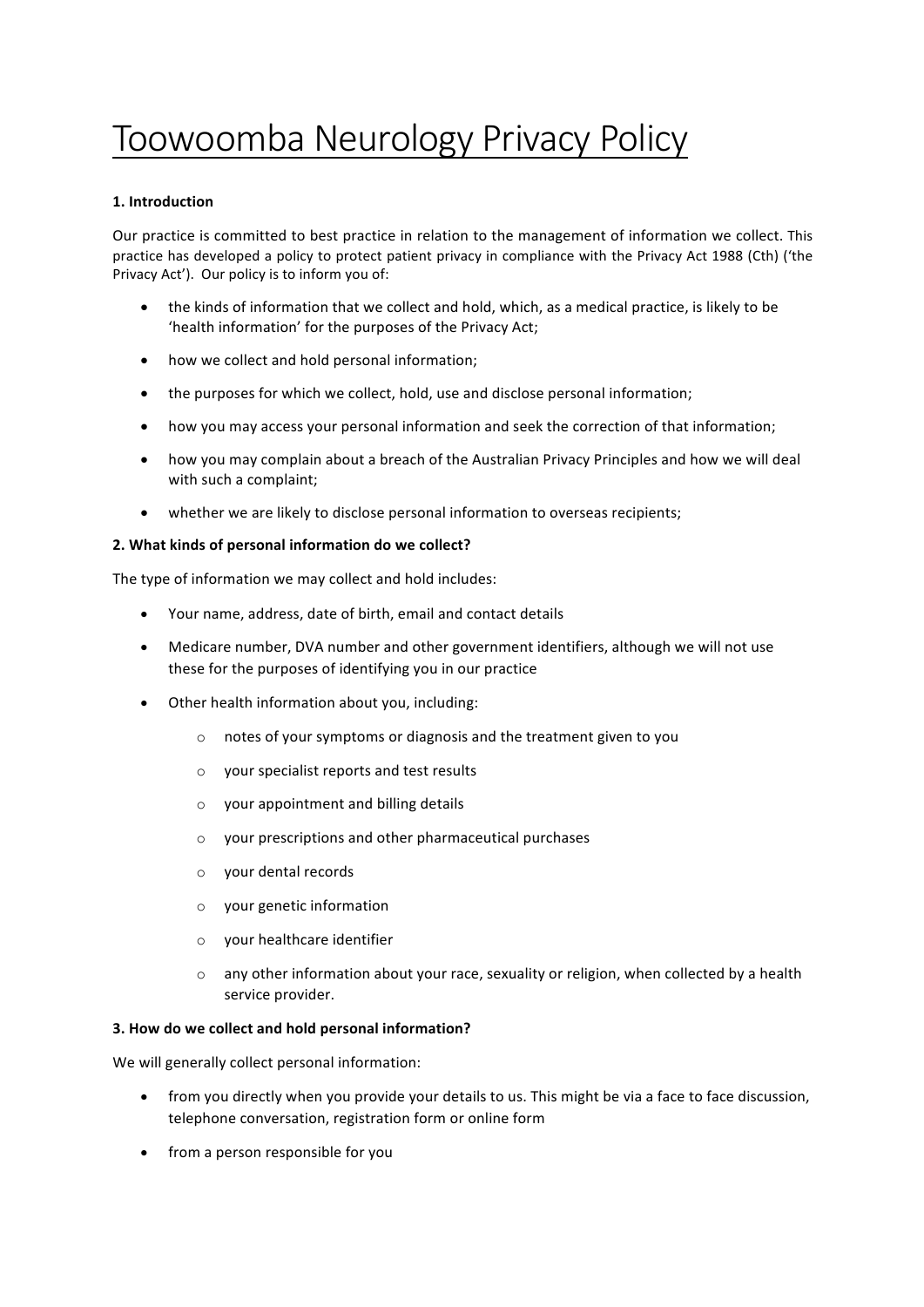• from third parties where the Privacy Act or other law allows it - this may include, but is not limited to: other members of your treating team, diagnostic centres, specialists, hospitals, the My Health Record system<sup>1</sup>, electronic prescription services, Medicare, your health insurer, the Pharmaceutical Benefits Scheme

## **4. Why do we collect, hold, use and disclose personal information?**

In general, we collect, hold, use and disclose your personal information for the following purposes:

- to provide health services to you
- to communicate with you in relation to the health service being provided to you
- to comply with our legal obligations, including, but not limited to, mandatory notification of communicable diseases or mandatory reporting under applicable child protection legislation.
- to help us manage our accounts and administrative services, including billing, arrangements with health funds, pursuing unpaid accounts, management of our ITC systems
- for consultations with other doctors and allied health professional involved in your healthcare;
- to obtain, analyse and discuss test results from diagnostic and pathology laboratories
- for identification and insurance claiming
- If you have a My Health Record, to upload your personal information to, and download your personal information from, the My Health Record system.
- To liaise with your health fund, government and regulatory bodies such as Medicare, the Department of Veteran's Affairs and the Office of the Australian Information Commissioner (OAIC) (if you make a privacy complaint to the OAIC), as necessary.

## **5. How can you access and correct your personal information?**

You have a right to seek access to, and correction of the personal information which we hold about you.

For details on how to access and correct your health record, please contact our practice as noted below under 'Contact Details'.

We will normally respond to your request within 30 days.

## **6. How do we hold your personal information?**

Our staff are trained and required to respect and protect your privacy. We take reasonable steps to protect information held from misuse and loss and from unauthorised access, modification or disclosure. This includes:

- Holding your information on an password protected database
- Holding your information in secure cloud storage
- $\bullet$  Holding your information in a lockable cabinet
- Our practice has document retention and destruction policies

## **7. Privacy related questions and complaints**

 $1$  See: https://myhealthrecord.gov.au/internet/mhr/publishing.nsf/content/home